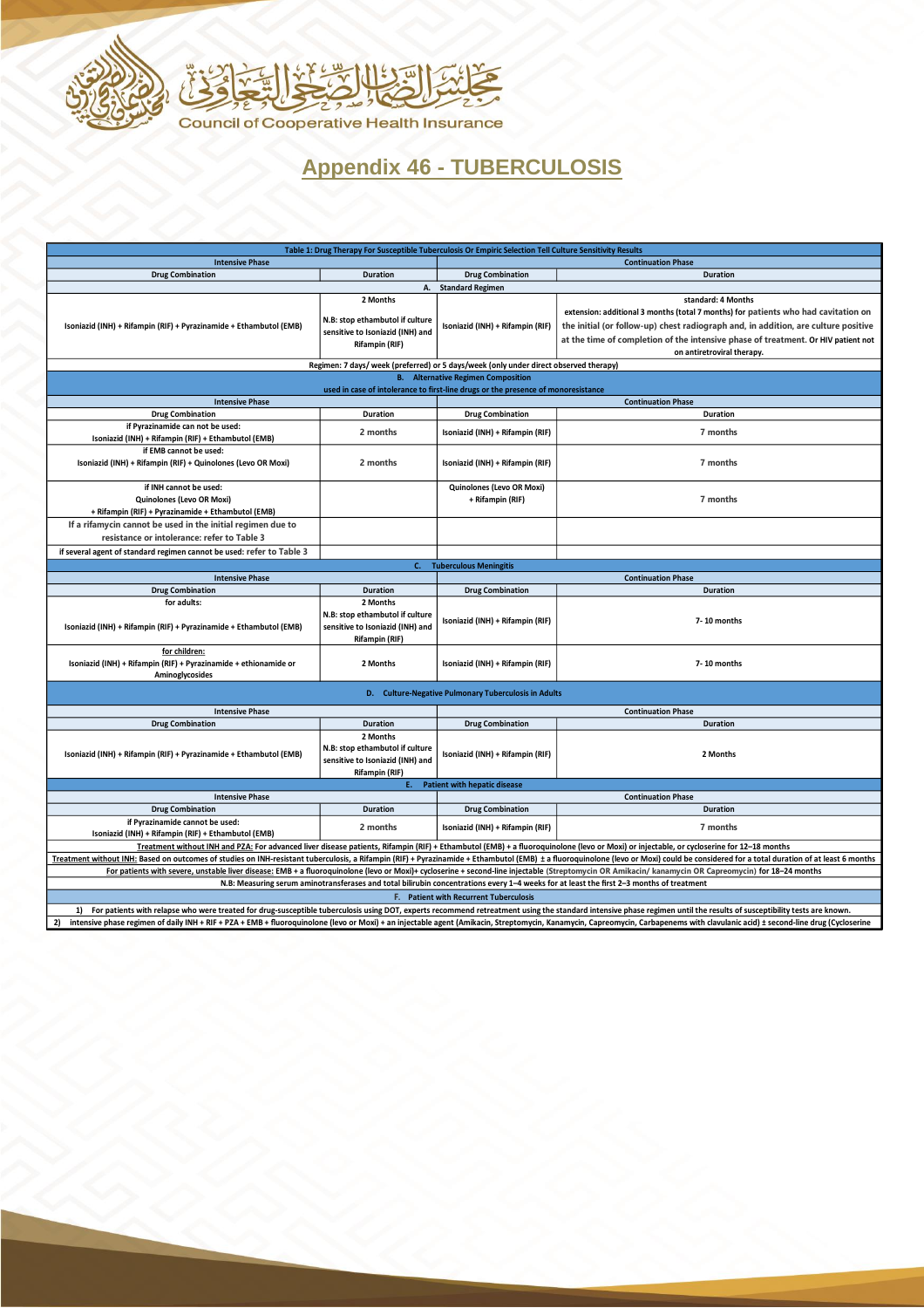

| <b>Table 2: For latent TB</b>                         |                 |                                                               |  |  |
|-------------------------------------------------------|-----------------|---------------------------------------------------------------|--|--|
| Regimens                                              | <b>CDC 2020</b> | <b>WHO 2020</b>                                               |  |  |
| 3 months isoniazid +<br>rifapentine given once weekly | Preferred       | All are alternative to each other                             |  |  |
| 3 months of isoniazid +<br>rifampicin given daily     | Preferred       | and the choice will depend on<br>availability of appropriate  |  |  |
| 4 months rifampin given daily                         | Preferred       | formulations and considerations<br>for age, safety, drug-drug |  |  |
| 9 months isoniazid given daily                        | Alternative     | interactions and adherence.                                   |  |  |
| 6 months isoniazid given daily                        | Alternative     |                                                               |  |  |
| 1-month regimen of daily<br>rifapentine + isoniazid   | Alternative     | not mentioned                                                 |  |  |
| 12 months isoniazid given daily                       | Alternative     | not mentioned                                                 |  |  |
|                                                       |                 |                                                               |  |  |

| Table 3: Drug Therapy for Multi-drug resistant Tuberculosis (resistant to INH and RIF ± resistance to other AB)                                                                                                                                                                                                                                                                                                                                                                                                                                                                                                                                                                                                                                                                                                                                                                              |                                                                                                                                                                                                                                                                                                                                                                                                                                                                                                                                                                                                                                                                                                                                                                                                                                                                                                                        |  |  |  |
|----------------------------------------------------------------------------------------------------------------------------------------------------------------------------------------------------------------------------------------------------------------------------------------------------------------------------------------------------------------------------------------------------------------------------------------------------------------------------------------------------------------------------------------------------------------------------------------------------------------------------------------------------------------------------------------------------------------------------------------------------------------------------------------------------------------------------------------------------------------------------------------------|------------------------------------------------------------------------------------------------------------------------------------------------------------------------------------------------------------------------------------------------------------------------------------------------------------------------------------------------------------------------------------------------------------------------------------------------------------------------------------------------------------------------------------------------------------------------------------------------------------------------------------------------------------------------------------------------------------------------------------------------------------------------------------------------------------------------------------------------------------------------------------------------------------------------|--|--|--|
| <b>Intensive Phase</b>                                                                                                                                                                                                                                                                                                                                                                                                                                                                                                                                                                                                                                                                                                                                                                                                                                                                       | <b>Continuation Phase</b>                                                                                                                                                                                                                                                                                                                                                                                                                                                                                                                                                                                                                                                                                                                                                                                                                                                                                              |  |  |  |
| Duration: 5 drug regimens FOR 5 and 7 months after culture conversion<br>Select 5 drugs from the following (to which the isolate is susceptible or has<br>low likelihood of resistance):<br><b>Strong Evidence</b><br>o Fluoroquinolones (levo or moxi)<br>o Bedaquiline<br><b>Conditional Evidence</b><br>o Clofazimine<br>o Linezolid<br>$\circ$ Cycloserine<br>o Ethambutol (only when other more effective drugs cannot be assembled<br>to achieve a total of five drugs in the regimen)<br>o Injectable Agents (Amikacin, Streptomycin)<br>$\circ$ Injectable Carbapenems With Clavulanic Acid)<br>$\circ$ Pyrazinamide<br>Based on WHO recommendation: Delamanid<br>lo<br>Conditional evidence against: (used only if more effective drugs are<br>I۰<br>available to construct a regimen with at least five effective drug)<br>o P-Aminosalicylic Acid<br>o Ethionamide/ Prothionamide | Duration: total treatment duration range:<br>$\bullet$<br>for MDR-TB: between 15 and 21 months after culture conversion<br>For XDR-TB:<br>between 15 and 24 months after culture conversion<br>Select 4 drugs from the following (remove one from agent selected in intensive<br>phase):<br><b>Strong Evidence</b><br>o Fluoroquinolones (levo or moxi)<br>o Bedaquiline<br><b>Conditional Evidence</b><br>$\circ$ Clofazimine<br>o Linezolid<br>o Cycloserine<br>$\circ$ Ethambutol (only when other more effective drugs cannot be assembled to<br>achieve a total of five drugs in the regimen)<br>o Injectable Agents (Amikacin, Streptomycin)<br>o Injectable Carbapenems With Clavulanic Acid)<br>o Pyrazinamide<br>Based on WHO recommendation: Delamanid<br><b>Conditional evidence against:</b> (used only if more effective drugs are<br>available to construct a regimen with at least five effective drug) |  |  |  |
|                                                                                                                                                                                                                                                                                                                                                                                                                                                                                                                                                                                                                                                                                                                                                                                                                                                                                              | O P-Aminosalicylic Acid                                                                                                                                                                                                                                                                                                                                                                                                                                                                                                                                                                                                                                                                                                                                                                                                                                                                                                |  |  |  |
|                                                                                                                                                                                                                                                                                                                                                                                                                                                                                                                                                                                                                                                                                                                                                                                                                                                                                              | o Ethionamide / Prothionamide                                                                                                                                                                                                                                                                                                                                                                                                                                                                                                                                                                                                                                                                                                                                                                                                                                                                                          |  |  |  |
| For the treatment of isoniazid-resistant:                                                                                                                                                                                                                                                                                                                                                                                                                                                                                                                                                                                                                                                                                                                                                                                                                                                    |                                                                                                                                                                                                                                                                                                                                                                                                                                                                                                                                                                                                                                                                                                                                                                                                                                                                                                                        |  |  |  |
| regimen: Rifampin (RIF) + Pyrazinamide + Ethambutol (EMB) + Fluoroquinolones (levo or moxi)<br>Duration: 6-month duration as whole treatment regimen or 6-month duration for Rifampin (RIF) + Ethambutol (EMB) + Fluoroquinolones (levo or moxi)<br>and 4-month duration for Pyrazinamide (in selected situations (i.e., noncavitary and lower burden disease or toxicity from pyrazinamide)<br><b>Treatment of Contacts Exposed to MDR-TB</b>                                                                                                                                                                                                                                                                                                                                                                                                                                               |                                                                                                                                                                                                                                                                                                                                                                                                                                                                                                                                                                                                                                                                                                                                                                                                                                                                                                                        |  |  |  |

Regimen: single agent fluoroquinolone (levo or moxi) ± second drug, on the basis of drug susceptibility of the source-case M. tuberculosis isolate. Duration: 6 to 12 months

N.B: pyrazinamide should not be routinely used as the second drug.